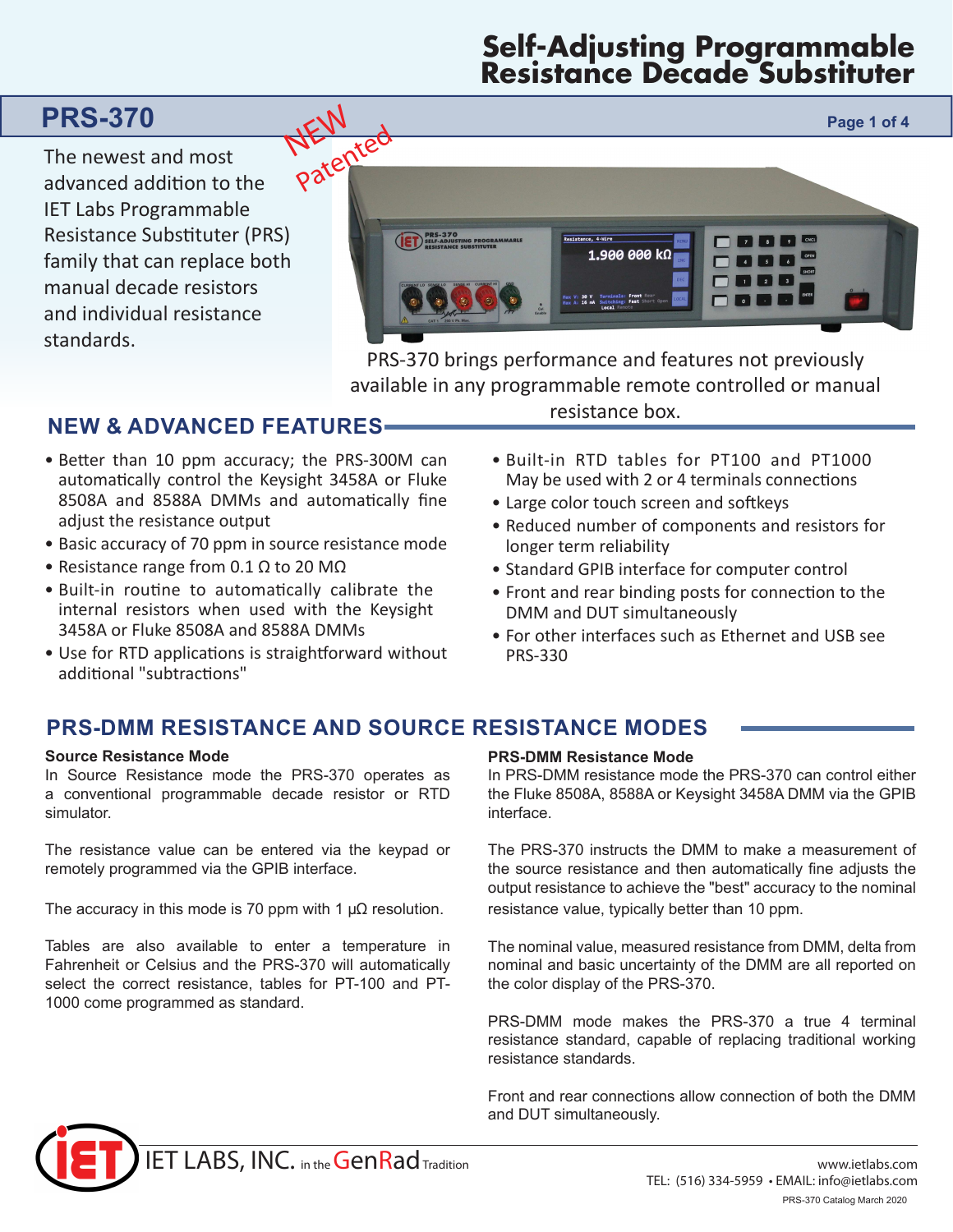# **Self-Adjusting Programmable Resistance Decade Substituter**

# **PRS-370 Page 2 of 4**

# **PRS-DMM RESISTANCE**

## **No PC or software required**

The PRS-370 is fine "Adjusting" its output resistance by configuring the Fluke 8508A for TruΩ, or Ω mode and then reading the resistance back from the DMM and readjusting its output resistance.



# **Need a 199 Ω resistance standard?**

It is just a touch away.....with the PRS-370



After adjustment, there is less than 5 ppm difference when the source resistance is measured at the front terminals





# **Display all relevant data**

Once the fine "Adjusting" has completed;

- Deviation from nominal
- Measured value from the DMM
- Uncertainty of the DMM is shown on the color display of the PRS-370.

# **Stable over time**

Once fine "Adjusting" is complete the front connections are switched in on the PRS-370 so both the DMM and DUT can be simultaneously connected to the PRS-370.

When the source resistance is measured with a DMM 15 minutes later the source resistance shows no significant change.

This allows the PRS-370 to become a 4 terminal, short-term stable variable laboratory resistance standard with an uncertainty close to the uncertainty of the DMM used.

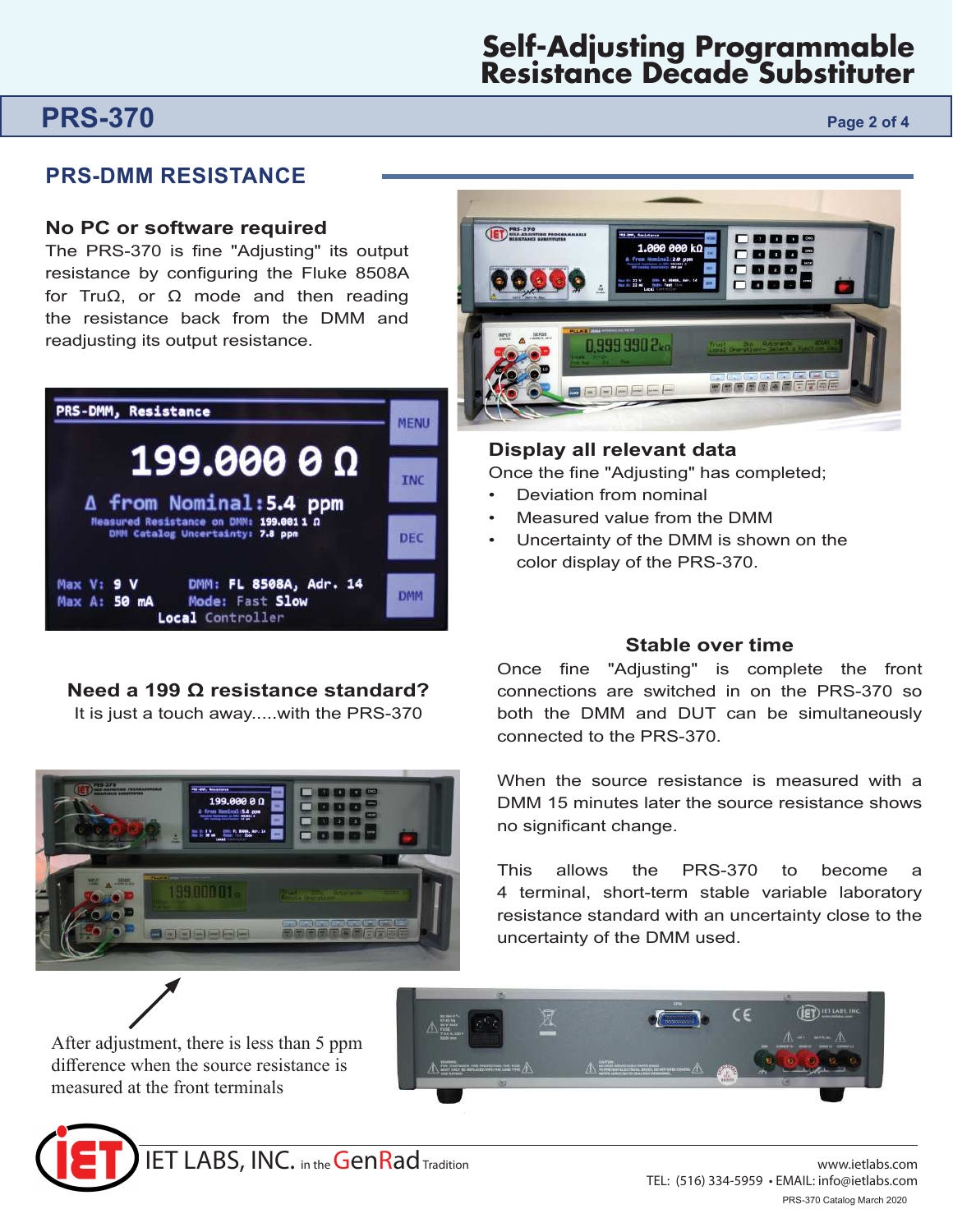# **Self-Adjusting Programmable Resistance Decade Substituter**

# **PRS-370 Page 3 of 4**

# **SOURCE RESISTANCE MODE**

For applications not requiring connection to a DMM, the GPIB interface can be used in listener mode and controlled via a PC like any standard instrument. This allows the user to automate resistance testing.

The PRS-370 features an advanced algorithm to create a easy to use programmable decade resistor with 30% improved accuracy and 1000 times better resolution than traditional laboratory decade boxes and RTD Simulators.

Resistance,

 $V: 31 V$ 

Touch the word resistance to change from Source Resistance to PRS-DMM mode

The PRS-370 was designed with the right mix of features for it to be efficient for both manual and automated application in both laboratory and production environments.

At the touch of a button the built-in firmware routine allows for automatic calibration of the internal resistors by just connecting a DMM to the PRS-370 . No entering values or manual trimming saves significant time.

A table can be viewed to see the history of each internal resistor to review drift and performance. The calibration table data can be retrieved via the GPIB interfaces as well for further analysis.

The source resistance can either be connected to the front or rear binding posts.

Touch resistance value to bring up entry screen or just enter resistance using keypad

**MENU** 

**INC** 

DEC

LOCAL

Bread crumbs allow easy navigation in menus



 $2-Wire$ 

คค

Terminals: Front



90



Calibration History Screen shows each calibrated resistor value and calibration date, and can be exported

# Resistance Entry Screen

Keypad or touch screen can be used to enter resistance value